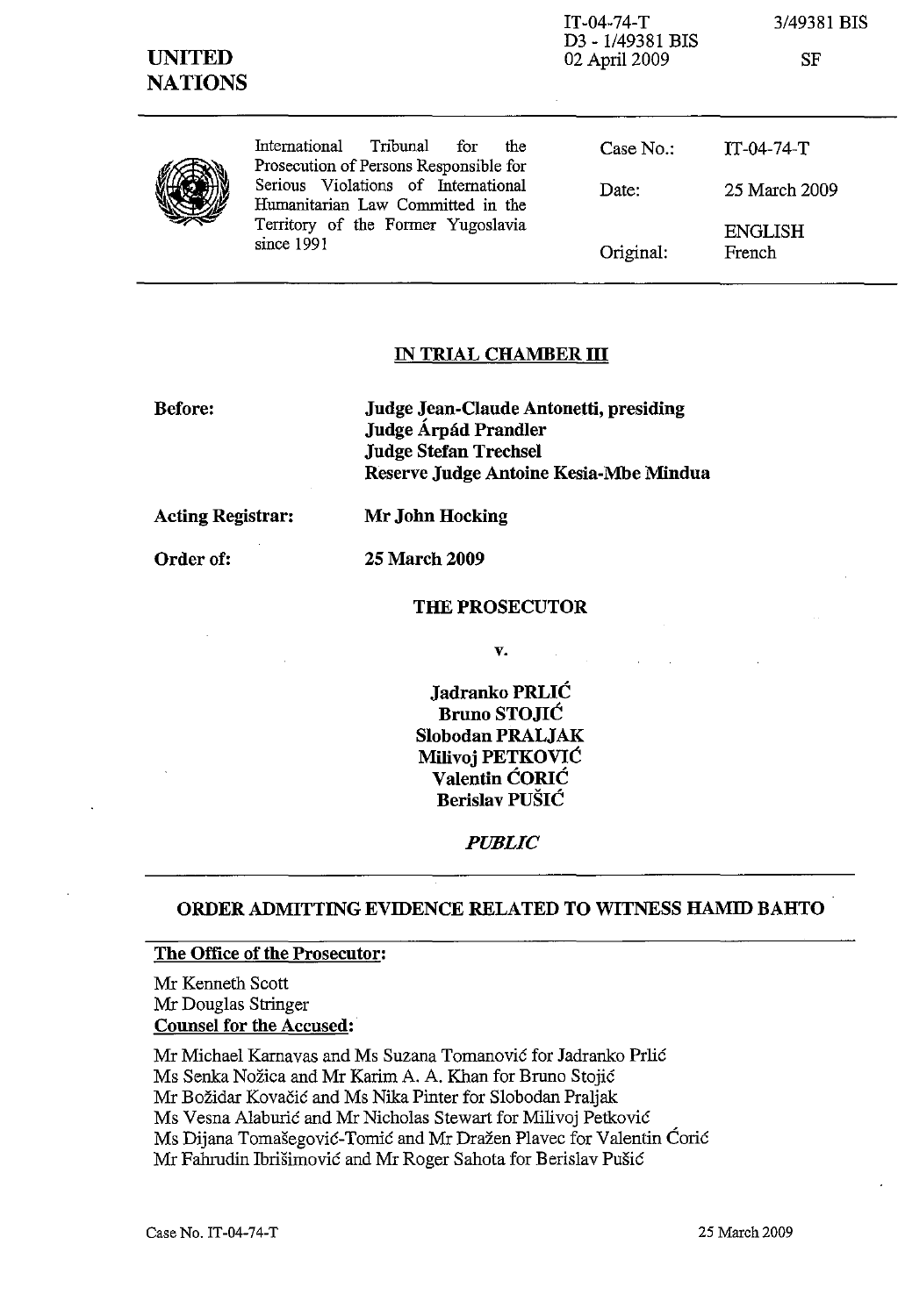**TRIAL CHAMBER III** ("Chamber") of the International Tribunal for the Prosecution of Persons Responsible for Serious Violations of International Humanitarian Law Committed in the Territory of the Former Yugoslavia since 1991 ("Tribunal"),

NOTING the request for the admission of four exhibits submitted by Counsel for the Accused Stojić ("Stojić Defence")<sup>1</sup> and the request for the admission of one exhibit submitted by the Office of the Prosecutor ("Prosecution"), $2$  both related to the testimony of Witness Hamid Bahto ("Proposed Exhibit(s)") who appeared on 11 March 2009,

**NOTING** the objection raised by the Stojic Defence that Hamid Bahto did not comment on the relevance, probative value and reliability of the Proposed Exhibit from the Prosecution and, in addition, had no knowledge of the events described by the Proposed Exhibit, $3$ 

**NOTING** the response submitted by the Prosecution to the Stojic Defence objection, according to which Witness Hamid Bahto did in fact comment on the facts described by the Proposed Exhibit,<sup>4</sup>

**CONSIDERING** that the Chamber has examined each of the Proposed Exhibits on the basis of the admissibility criteria defined in the Decision on the Admission of Evidence, rendered by the Chamber on 13 July 2006 and in the Decision Adopting Guidelines for the Presentation of Defence Evidence, rendered by the Chamber on 24 April 2008.<sup>5</sup>

**CONSIDERING** that the Chamber finds in particular that Witness Hamid Bahto agreed that the facts described by the Proposed Exhibit from the Prosecution were substantively correct, and that as a result he did comment on the facts described by the Proposed Exhibit,<sup>6</sup>

 $^1$  IC 00948.

<sup>&</sup>lt;sup>2</sup> IC 00949.

IC 00952.

<sup>&#</sup>x27;IC 00954.

 $5$  Guideline 8 related to the admission of documentary evidence through a witness.

 $<sup>6</sup>$  Public hearing of 11 March 2009, p. 37930.</sup>